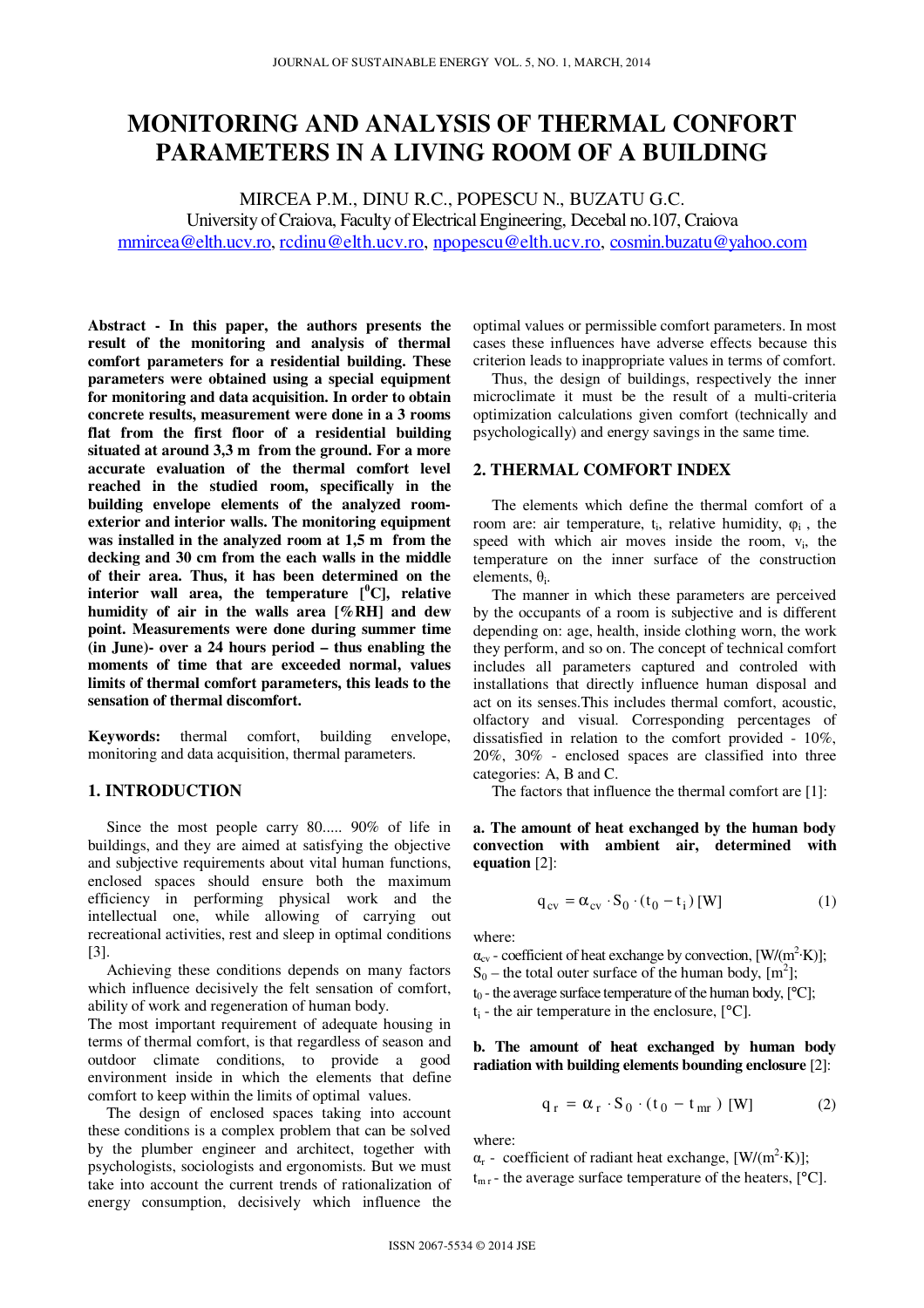The value for the coefficient of heat exchange by radiation is given by:

$$
\alpha_{\rm r} = \frac{\left(\frac{T_0}{100}\right)^4 - \left(\frac{T_{\rm mr}}{100}\right)^4}{T_0 - T_{\rm mr}} \cdot C \cdot (1 - \epsilon) \tag{3}
$$

where:

 $T_0$  si  $T_{\text{mr}}$  - absolute mean surface temperature of the human body, namely the mean absolute temperature of radiating surface; [K];

C – radiation coefficient of the two surfaces  $[W/(m^2 \cdot K)]$ ; ε - caloric radiations absorption coefficient of the air layer between human body and building elements radiating.

### **c. The amount of heat changed by human body moisture evaporating is determined by the relation** [2]:

$$
q_{ev} = c \cdot r \cdot (p_s - p) \cdot \frac{p_{B0}}{p_B} \cdot S_0 \tag{4}
$$

where:

c - evaporation coefficient dependent on airflow over the inner; r – latent heat of vaporization of the water at the average temperature of the surface of the human body  $t_0$ ;

ps the saturation pressure of the average temperature of the human body  $t_0$ ;

p – the partial pressure of water vapor in the air;

 $p_B$ – barometric pressure;

 $p_{B0}$  – normal barometric pressure.

**d. The amount of heat generated by the human body is mainly dependent on the intensity of the work being** done (table 1).

**Table 1. Quantity of heat generated by the human body [2]**

| <b>Type of activity</b> |                                                                                    | <b>Quantity of</b><br>heat<br>generated<br>by the body,<br>ſWl |
|-------------------------|------------------------------------------------------------------------------------|----------------------------------------------------------------|
|                         | Sleep                                                                              | 73                                                             |
|                         | Seated, quiet                                                                      | 116                                                            |
| Light work              | Seated, moderate movements                                                         | $133 \div 160$                                                 |
|                         | Standing, light work at machine or bench                                           | $160 \div 190$                                                 |
| Moderate<br>work        | Seated, strong movements of the arms and<br>legs                                   | $190 \div 237$                                                 |
|                         | Standing, light work at machine or bench<br>and briefly displacements              | $190 \div 220$                                                 |
|                         | Standing, moderate work at machine or<br>bench and briefly displacements           | $220 \div 293$                                                 |
|                         | Displacements from one place to another<br>by lifting, pulling or pushing moderate | $293 \div 410$                                                 |
| Hard work               | Hard work intermittent lifting, pulling or<br>pushing                              | $440 \div 586$                                                 |
|                         | Continues hard work                                                                | $586 \div 704$                                                 |

The sensation of thermal comfort is defined as the conscious expressing satisfaction with the thermal environment and which valuation is performed using

subjective scale of comfort with seven levels  $(5)$ :  $+3$  (very hot); 2 (hot); +1 (slightly warm); 0 (neutral); -1 (chill); -2 (cool); -3 (cold) [4].

B = C + 0,25 · (t<sub>i</sub> + t<sub>mr</sub>) + 0,1 · x –  
- 0,1 · (37,8 – t<sub>i</sub>) · 
$$
\sqrt{v_i}
$$
 (5)

where:

C - constant that has the value -9.2 during the cold and - 10.6 during the warm period.

**The literature defines as sensory temperature (or average temperature felt) –**  $t_{sz}$  **the fictitious indoor air** temperature of a hypothetical site where heat exchange between human body and environment is made by convection. Achieving thermal comfort requires equalization of heat exchanged by the human body with the output heat from the body, which requires sensory temperature reaches a certain value called **comfort temperature– tc:** 

$$
t_{sz} = t_c [^{\circ}C]
$$
 (6)

The amount of heat developed by the human body are dependent on the intensity of work done, and therefore comfort temperatures are also dependent on the type of work done by human in the enclosure (figure 1).



**Figure 1. Confort temperature variation relative to the intensity of work [2]** 

#### **3. COMFORT INDEX EVALUATION**

To appreciate how the interior microclimate factors contribute to thermal comfort, sensory temperature should be expressed by all four factors. One of the relationships which allow determining the sensory temperature is [4], [5]:

$$
t_{sz} = 0,431 \cdot t_i + 0,408 \cdot t_{mr} - 0,141 \cdot \sqrt{v_i} \cdot (37.8 - t_i) ++ 0,182 \cdot \varphi_i \cdot p_s - 0,328 [^{\circ}C]
$$
 (7)

where:

 $\varphi$ <sub>i</sub> – relative inner humidity, [%];

ps – the saturation vapor pressure of water at the inner temperature t<sub>i</sub>, [bar];

vi – current velocity of the inner air, [m/s].

Mean radiant temperature is determined by the relation 8 for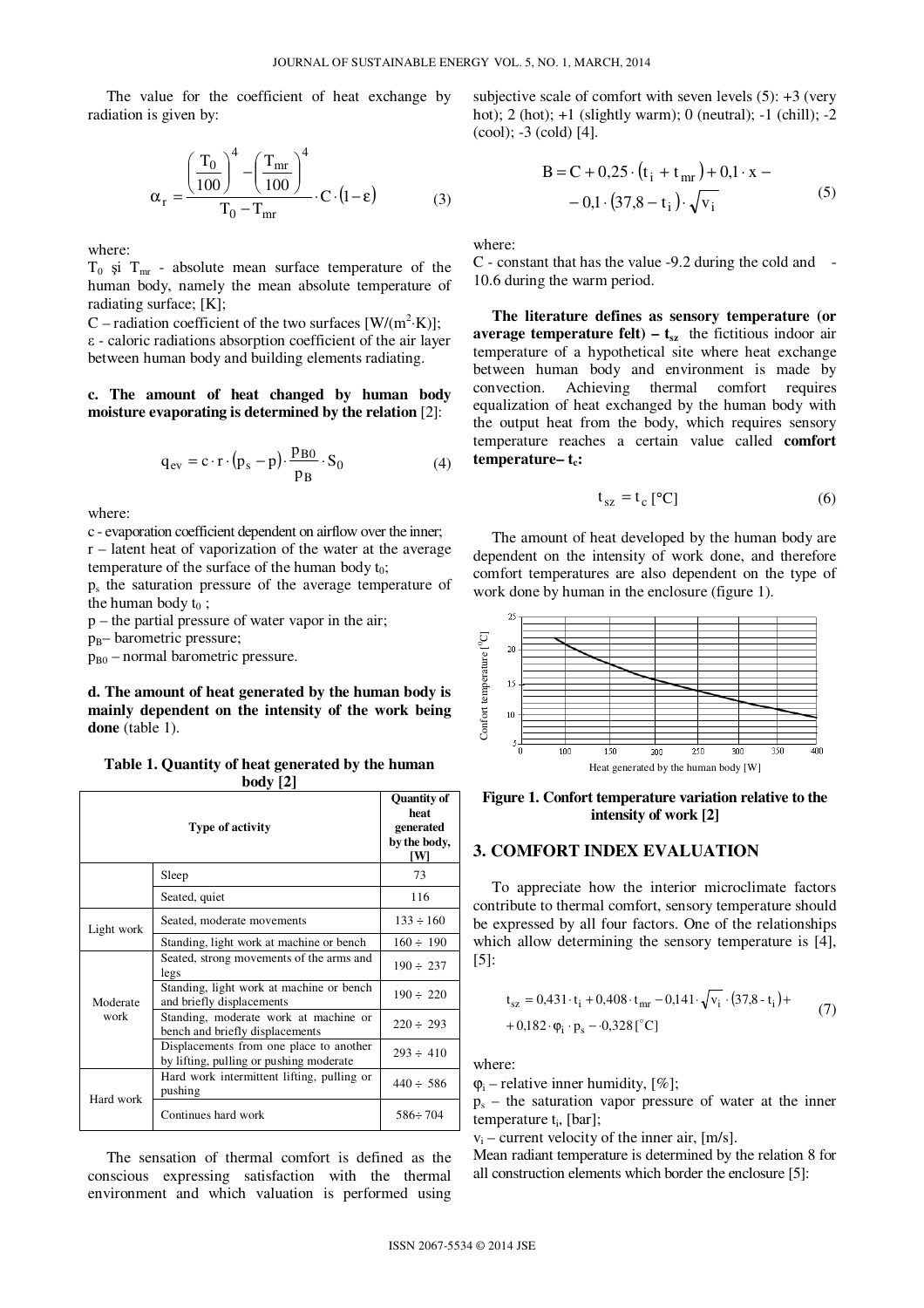$$
t_{mr} = \frac{\sum S_i \cdot t_{p,i}}{\sum S_i} [^{\circ}C]
$$
 (8)

where:

 $t_{pi}$  - the temperature of the inner face of the building element "i" that abuts the enclosure and has the surface  $S_i$ ,  $\lceil$ <sup>o</sup>C].

Typically, the relative humidity varies restricted, and its effect on sensory temperature can be neglected. In this situation, sensory temperature is determined with the relationship [4], [5]:

$$
t_{sz} = 0.522 \tcdot t_i + 0.478 \tcdot t_{mr} - 0.205 \tcdot (37.8 - t_i) \cdot \sqrt{v_i} \tbinom{°C}{}
$$
 (9)

In the case of accommodation spaces, both the relative humidity varies restricted and the inner streams of air speeds with low values  $(v_i<0,2 \text{ m/s})$ . Under these conditions, the heat exchanged by human with the environment can be written as:

$$
q_{s} = \alpha_{\text{cv,ev}} \cdot S_{0} \cdot (t_{0} - t_{i}) + \alpha_{r} \cdot S_{0} \cdot (t_{0} - t_{mr}) + q_{\text{ev}} \text{ [W]} \quad (10)
$$
  
PMV =  $(0,303 \cdot e^{-0,036 \cdot q_{0}} + 0,028)$ .  $\{(q_{0} - q_{R})\}$ 

where:

 $\alpha_{\text{cvev}}$  - transfer coefficient of heat that cumulative effect of convection and evaporation.

Thermal comfort will be achieved when the equality is fulfilled, namely when:

$$
t_{sz} = \frac{(t_i + t_{mr})}{2} = t_C
$$
 (11)

Romanian Standard 7730/1997 (identical to the international standard ISO 7730/1994) used both for assessing the quality of thermal comfort (PMV index) and the number of unsatisfied of the made conditions (PPD index) [2], [4].

PMV index (relation 12) is an indicator that allows the assessment to achieve thermal comfort, on the seven levels of comfort scale, depending on the intensity of the human work, for his coverage of clothing and inner environment parameters.

Estimate the likely number of people dissatisfied with conditions is performed using PPD index (percentage predictably unhappy, relationship 16).

$$
PMV = \left(0,303 \cdot e^{-0,036 \cdot q_0} + 0,028\right) \cdot \left\{\left(q_0 - q_R\right) - 3,05 \cdot 10^{-3} \cdot \left[5733 - 6,99 \cdot \left(q_0 - q_R\right) - p_a\right] - 0,42 \cdot \left[\left(q_0 - q_R\right) - 58,15\right] - 1,7 \cdot 10^{-5} \cdot q_0 \cdot \left(5867 - p_a\right) - 0,0014 \cdot q_0 \cdot \left(34 - t_i\right) - 3,96 \cdot 10^{-8} \cdot S_h \cdot \left[\left(t_h + 273\right)^4 - \left(t_{mr} + 273\right)^4\right] - S_h \cdot \alpha_c \cdot \left(t_h - t_i\right)\right\}
$$
\n(12)

with:

$$
t_h = 35.7 - 0.028 \cdot (q_0 - q_R) - R_h \cdot \{3.96 \cdot 10^{-8} \cdot S_h \cdot \left[ (t_h + 273)^4 - (t_{mr} + 273)^4 \right] - S_h \cdot \alpha_c \cdot (t_h - t_i) \}
$$
\n(13)

$$
\alpha_{\rm c} = \begin{cases} 2.38 \cdot (t_{\rm h} \cdot t_{\rm i})^{0.25} & - \text{pentru } 2.38 \cdot (t_{\rm h} \cdot t_{\rm i})^{0.25} > 12.1 \cdot \sqrt{\mathrm{v}_{\rm i}} \\ 12.1 \cdot \sqrt{\mathrm{v}_{\rm ar}} & - \text{pentru } 2.38 \cdot (t_{\rm h} \cdot t_{\rm i})^{0.25} < 12.1 \cdot \sqrt{\mathrm{v}_{\rm i}} \end{cases} \tag{14}
$$

$$
t_{h} =\begin{cases} 1,00+1,290 \cdot R_{h} & -\text{ pentru } R_{h} \le 0,07 \left[ \text{m}^{2} \cdot {}^{\circ}\text{C} \right] / \text{W} \right] \\ 1,05+0,645 \cdot R_{h} & -\text{ pentru } R_{h} > 0,078 \left[ \text{m}^{2} \cdot {}^{\circ}\text{C} \right] / \text{W} \end{cases}
$$
 (15)

$$
PPD = 100 - 95 \cdot e^{-(0.03353 \cdot PMV^4 - 0.2179 \cdot PMV^2)}
$$
\n(16)

# **4. THERMAL COMFORT INDEX USING ASSESSMENT MONITORING EQUIPMENT**

Inside a building, even if it is not provided with heating, ventilation or air conditioning, values and variations of the temperature, humidity or the air speed inner currents are different from the outside, being a distinct climate, microclimate known or indoor climate. The differences are due to the thermal inertia of the building.

In order to assess the thermal comfort index for residential building is used the equipment "*Multimetrix DL53*" (figure 2) based on the real-time monitoring software for the main parameters of thermal comfort in different environmental conditions..

Thus the application allows the monitoring and the acquisition of values for the following parameters:

- Example 140 ÷ +70 °C);
- umiditate relativă (0 la 100%RH cu o precizie de  $\pm 3\%$ RH);
- > punct de rouă.



**Figure 2. Monitoring equipement for confort parameters "Multimetrix DL53"**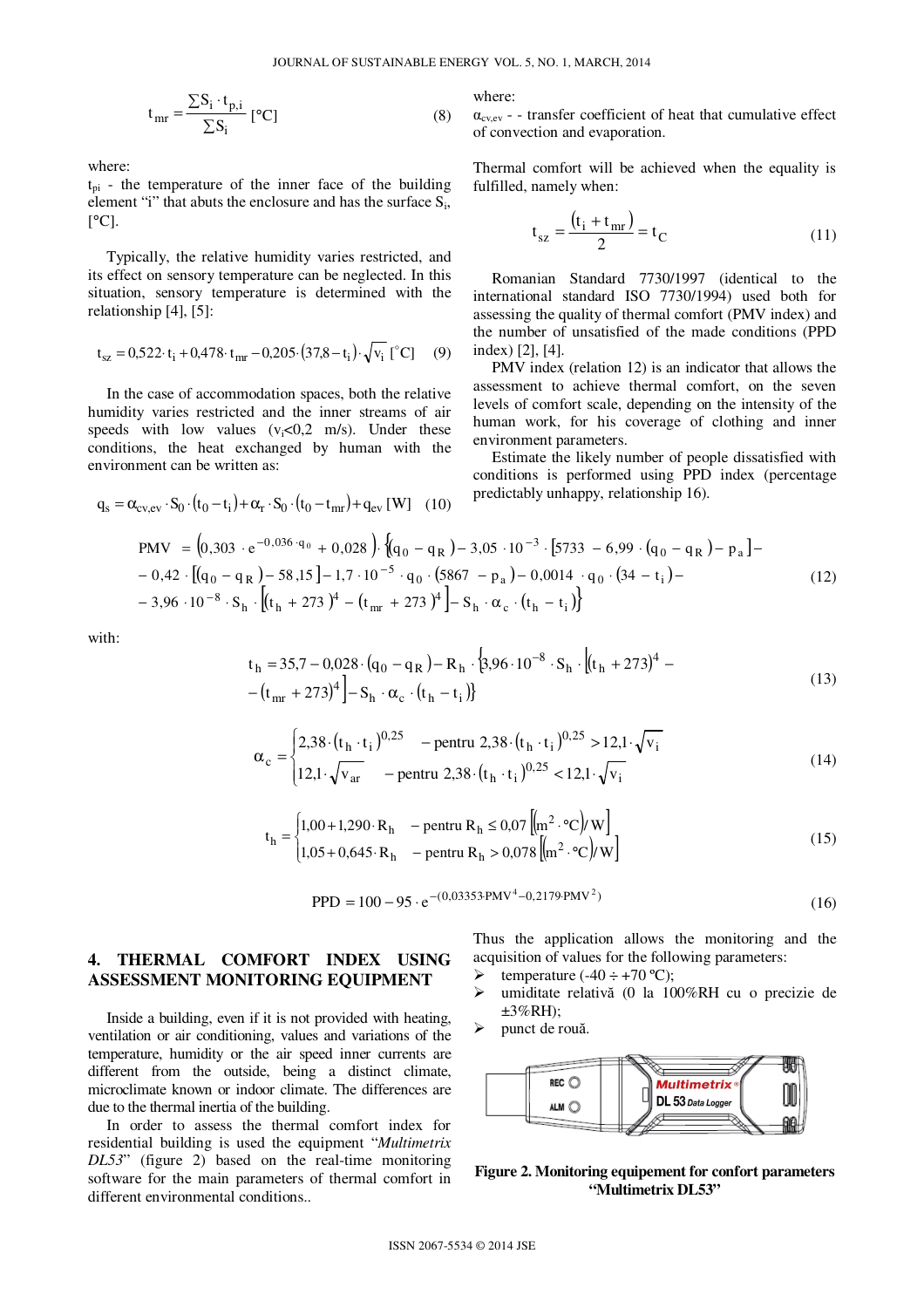All recorded values by the device are shown in graphical form (figure 3) with the possibility of saving as text, in photos form or in tabular form in Excel (figure 4).



**Figure 3. Playing graphical from of the monitored parameters** 



**Figure 4. Saving possibilities of the monitored parameters** 

Measurements were performed in a room in an apartment with 3 rooms (Figure 5) located on the 1st floor of a building, about 3.3 meters altitude to earth and having a floor area of 72.86  $m^2$ .

For measurements inside the monitored room, the device was placed on a stand at a height of 1.5 meters of the total of 2.5 meters of room, at a distance of 30 centimeters from the wall.

In the case of measurements outside of the building, the unit was placed on a support fixed at a distance of 20 centimeters to exterior wall.

The room monitored in terms of comfort parameters was the dining room, being used to determine both the inner surfaces of the vertical walls (two external and two inner) defining the four geographical room and the exterior surfaces of the two outer walls .



**Figure 5. Monitored apartment layout: 1 - dining room; 2 – bedroom 1; 3 – bedroom 2; 4 - kitchen; 5 – pantry; 6 – storage; 7 – hall; 8 – lobby 1; 9 – bathroom 1; 10 – bathroom 2; 11 – lobby 2; 12- balcony** 

# **5. INTERPRETATION OF RESULTS AND CONCLUSIONS**

Perception and appreciation of the basic elements of comfort by humans are influenced by some psychological factors, but also human development and psychological balance are closely linked with the environment. So, between psychological and technical comfort is a reciprocal relationship. Human psyche depends, however, from independent factors such as age, sex, etc., which influence the level of comfort and technical assessment. So, pleasant feeling that may occur resulting optimum technical parameters and psychological comfort.

The monitoring of parameters of comfort to the interior surfaces of the walls of the dining room have been made on the intervals of time of about 24 hours, trying in this way to highlight them for various values of changes in temperature and humidity of the outside air.

From measurements performed the following resulted: **I.** In the dining room wall facing south direction measurements were made between 10.06.2013-14:25 and

- 11.06.2013-12:35 time (figure 6) observing that:
- relative humidity ranged from 50.6% to 64.6%;
- inner temperature varied between 26˚ C and 26.2 ˚ C which resulted in variations in the dew point temperature between 16.1 ˚C and 19.3˚C;
- $\triangleright$  most of the time the measurements were made, the sensation felt over a distance of 30 inches from the inner wall of the dining room oriented in a southerly direction is thermal discomfort (feeling muggy - 64.6% moisture and temperature  $25.3^{\circ}$ C - figure 7) with a maximum felt at 02:45 on 11.06.2013.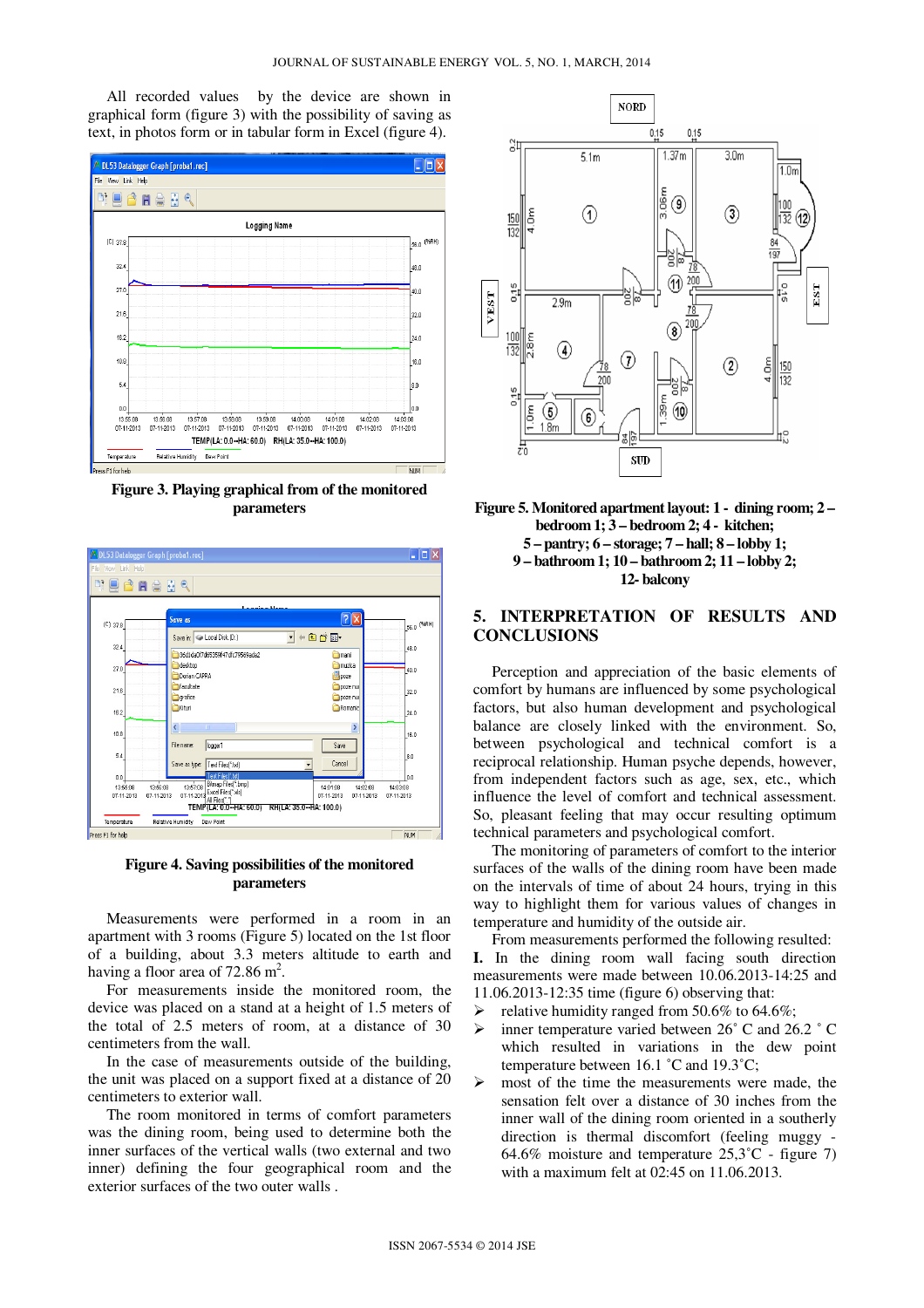

**Figure 6. The variation of the monitored parameters for the inner wall of the dining room oriented on South direction** 



### **Figure 7. The sensation felt by the human body near the inner wall of the dining room oriented on South direction**

**II.** In the dining room oriented north wall measurements were performed within the time 05.06.2013-20:36 and 07.06.2013-02:36 (figure 8) observing that:

- relative humidity ranged from 49.9% to 65.2%;
- $\triangleright$  inner temperature varied between 23.5°C and 26.0°C which led to changes in dew point temperature between 13.4˚C and 17.0˚C;
- $\triangleright$  only moment of time in the range monitored the sensation felt in the right outer wall of the dining room facing the north, it is thermal discomfort is 23:00 o'clock when inner temperature reaches 24.0 $^{\circ}$ C, and the humidity inner is 65.2% (figure 9).



**Figure 8. The variation of the monitored parameters for the outer wall of the dining room oriented on North direction** 



**Figure 9. The sensation felt by the human body near the outer wall of the dining room oriented on North direction** 

**III.** In the dining room wall facing west direction measurements were performed within -11.06.2013-18:44 until 12.06.2013-22:30 (figure 10) observing that:

- relative humidity ranged from 64.0% to 73.3%;
- $\triangleright$  inner temperature ranged between 24.0°C and 25.8°C which resulted variations in the dew point temperature from 17.2˚C to 19.9˚C;
- $\triangleright$  as in the case of the wall facing south direction for the entire period that the measurements were sensation is felt in the wall to a maximum muggy registered on 12.06.2013 at 13:14 (figure 11).



**Figure 10. The variation of the monitored parameters for the outer wall of the dining room oriented on West direction**